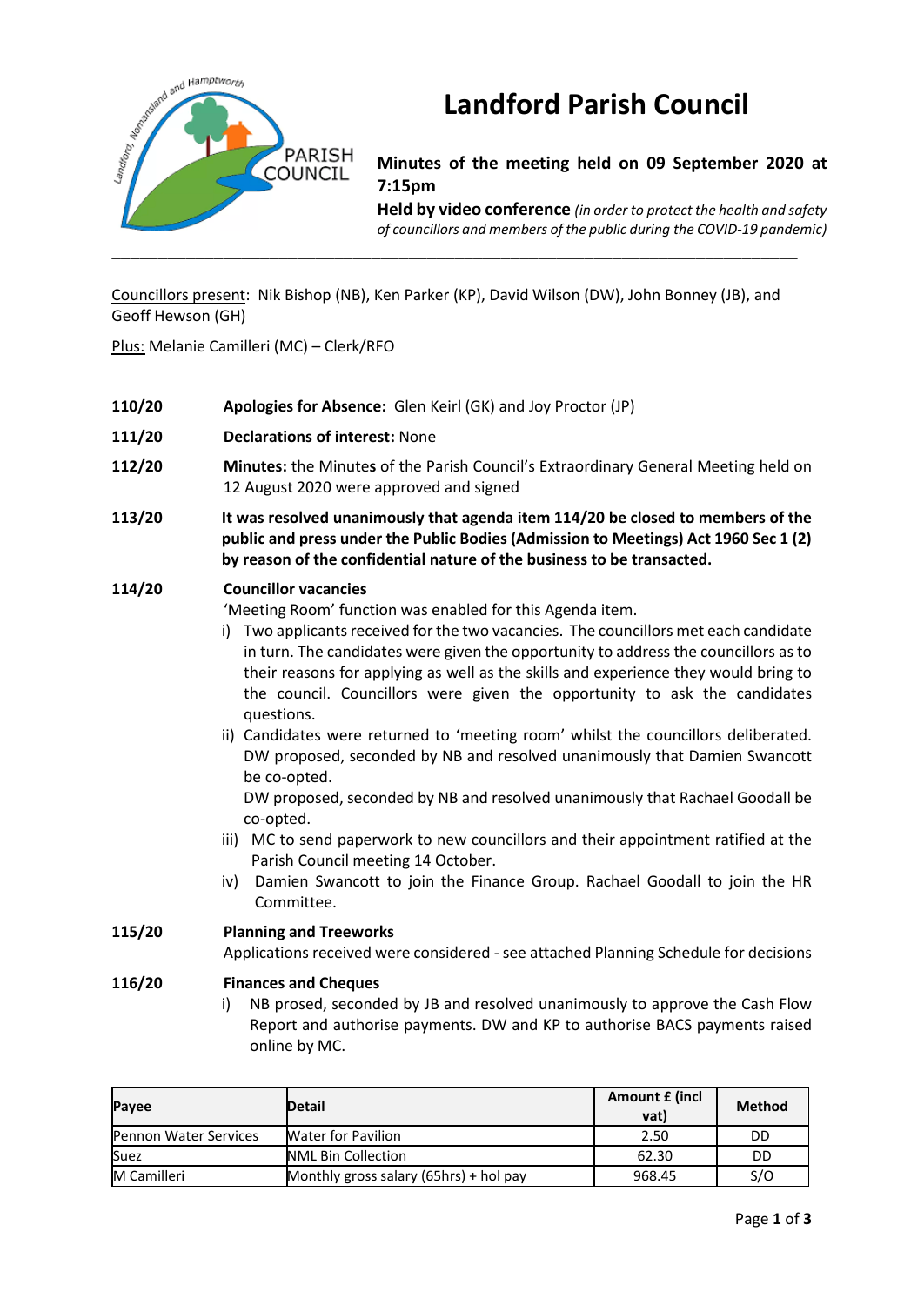| 1&1                          | 50Gb email storage + website name renewal 2<br>vears                   | 6.00      | DD          |
|------------------------------|------------------------------------------------------------------------|-----------|-------------|
| Community Heartbeat<br>Trust | Annual Support Cost Defib Landford Village Hall                        | 151.20    | <b>BACS</b> |
| <b>Bawdens</b>               | <b>Grass Cutting</b>                                                   | 177.16    | <b>BACS</b> |
| Idverde                      | Landford Rec Grd bin emptying                                          | 121.44    | <b>BACS</b> |
| Chris Johnson                | Landford Rec Grd Disabled Toilet modifications<br>to be CV19 compliant | 48.50     | <b>BACS</b> |
| Geoff Hewson                 | Landford Rec Grd sign materials and mileage                            | 406.00    | <b>BACS</b> |
| Geoff Hewson                 | Phone box repair expenses                                              | 300.18    | <b>BACS</b> |
| Geoff Hewson                 | Phone box repair expenses                                              | 66.31     | <b>BACS</b> |
| <b>M</b> Camilleri           | Expenses & materials Disabled Toilet<br>modifications                  | 319.77    | <b>BACS</b> |
| M Camilleri                  | Shortfall salary (NALC pay rise + contract<br>changes) + July Project  | 1,172.29  | <b>BACS</b> |
|                              | Total debit                                                            | £3,802.10 |             |

| <b>Receipts</b> | <b>Detail</b>                        | Amount £  | Deposit Ref. |
|-----------------|--------------------------------------|-----------|--------------|
| Lynda Waltham   | CV19 Emergency Fund (test) repayment | 2.999.00  | <b>BACS</b>  |
|                 | Total credit                         | £2,999.00 |              |

ii) DW presented a  $1<sup>st</sup>$  draft mid-year budget 2020/21. To be discussed fully at an EGM. Date to be determined.

NB proposed seconded by DW and resolved unanimously that MC request Chris Penny to carry out hedge cutting on New Road.

iii) 2021/22 budget must be approved by (or before) 09 December meeting. MC to present proposal on 14 October meeting

# **117/20 Landford Rec Grd**

- i) GH installed a new sign at the entrance. The councillors expressed their gratitude to the work and efforts of GH.
- ii) MC reported that 1 or 2 users daily and that Julie King doesn't believe a daily clean is necessary. It was resolved unanimously that Julie continues to clean on a Monday, Wednesday and Friday until the end of September 2020. Thereafter, open weekends (clean Sunday) and during half term (clean Monday, Wednesday and Friday).
- iii) RoSPA Inspection will take place during September (no prior notification of exact date). MC will share Report once received.

## **118/20 Website Accessibility**

As from 22 September 2020 the Parish Council's website must comply with Website Content Accessibility Guidelines (WCAG) 2.1 AA rating.

MC has carried out extensive changes to the website. Modifications focus on key aims of the new guidelines:-

- Clear and consistent styling
- Good colour contrasts
- Large Links and Buttons
- Understandable content (plain English whenever possible)
- Compatibility with mobile phone view (checked using a samsung)

MC has audited all pages for compliance 'errors' using the web accessibility evaluation tool <https://wave.webaim.org/>

MC has added an Accessibility Statement to the website providing AbilityNet guidance on how the user make their device easier to use if they have a disability and how they obtain information on the website in a different format.